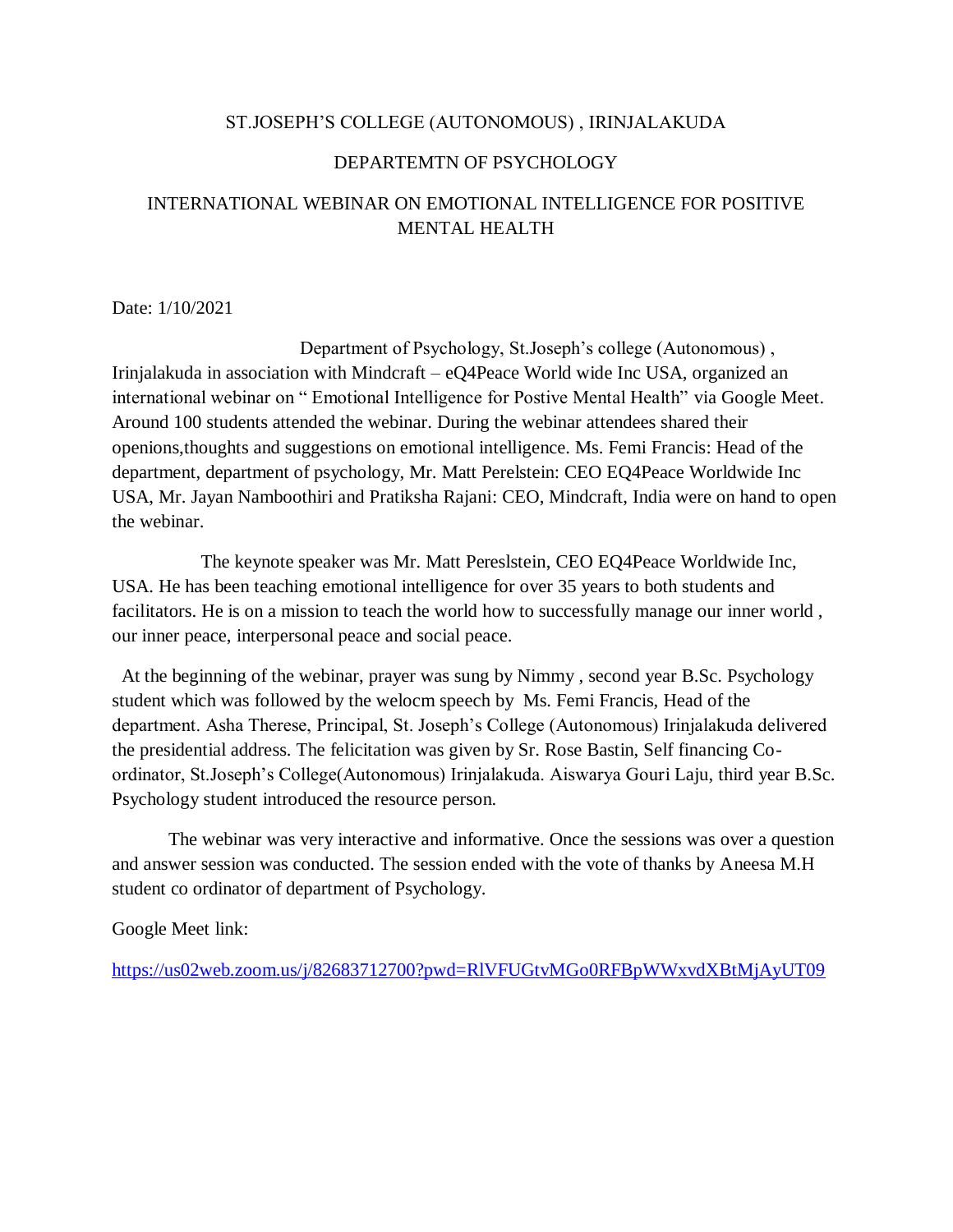

**Emotional Intelligence** Jointly organizing in collaboration with Mindcraft-EQ4Peace Worldwide Inc, USA In association with department of Psychology, St. Joseph's College, Irinjalakuda, Thrissur, Kerala







# **IAL WEBINAR**  $11177$ TITLE : EMOTIONAL INTELLIGENCE (EQ)<br>FOR POSITIVE MENTAL HEALTH

EG

Speaker: Mr. Matt Perelstein, CEO EQ4Peace Worldwide Inc-USA



**Femi Francis Head of the department** 

**Event Coordinator: Meghna Ghosh** 



Jayan Namboodiri CEO, Mindcraft India



Pratiksha Rajani CEO, Mindcraft India Date: 01st October 2021 Time: 06:30PM - 08:30PM IST **Platform: Zoom**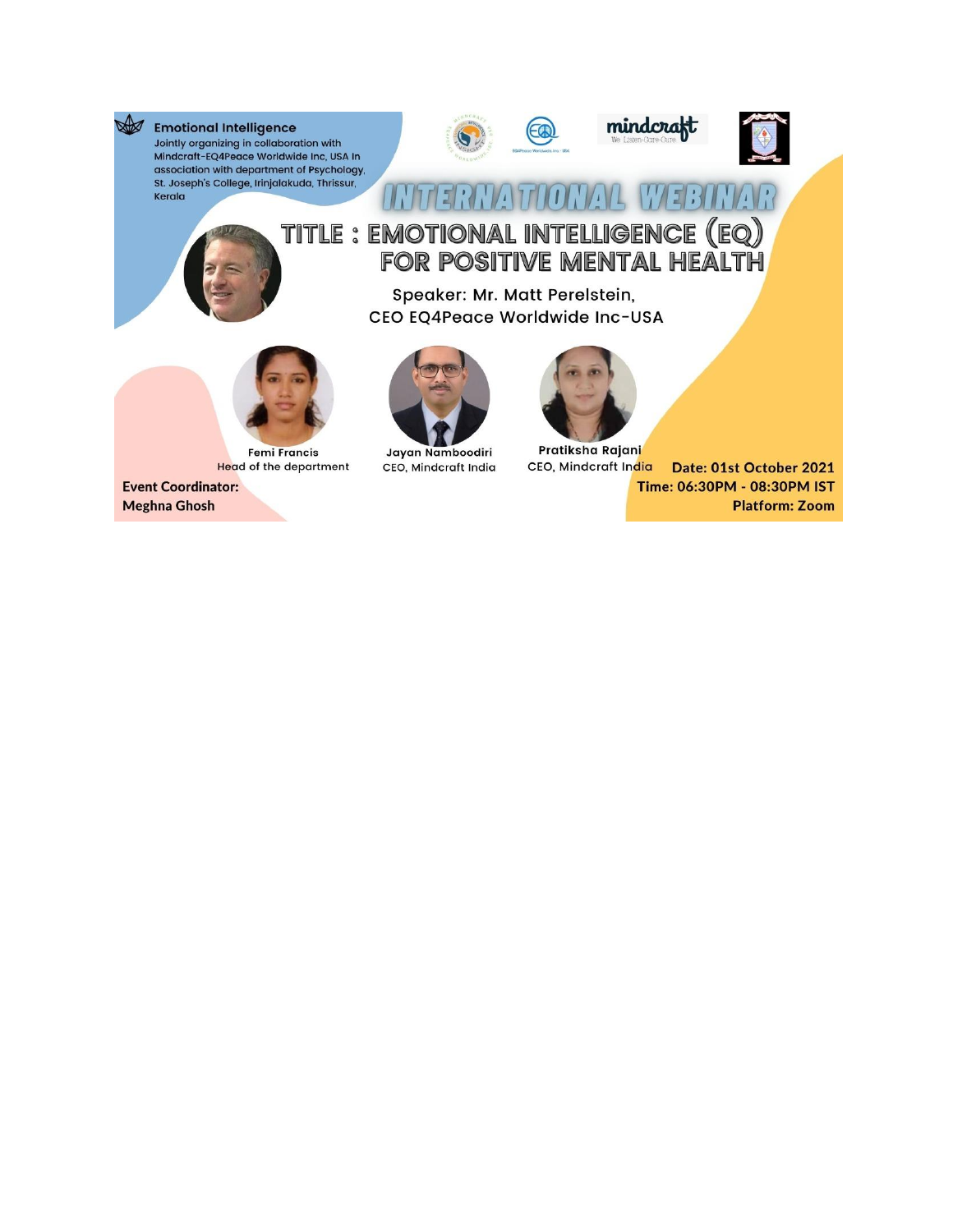# Attendance Report

| N <sub>o</sub> | Participant name           | Attendance |
|----------------|----------------------------|------------|
| $\mathbf{1}$   | ANGEL MARY SOJAN           |            |
| $\overline{2}$ | <b>DHAYA GEORGE</b>        |            |
| 3              | <b>GAYATHRI</b>            |            |
|                | <b>NARAYANAN</b>           |            |
| 4              | <b>HANNA NAZRIN</b>        |            |
| 5              | HARITHA VASUDEVAN          |            |
| 6              | <b>HRIDYA SUDHEER</b>      |            |
| $\overline{7}$ | <b>LAKSHMI SARMA</b>       |            |
| 8              | <b>MAJITHA NASREEN K V</b> |            |
| 9              | <b>MAZNA MAJEED</b>        |            |
| 10             | <b>MINUTHOMAS</b>          |            |
| 11             | NIHALA YASMIN P S          |            |
| 12             | NIKHILA M S                |            |
| 13             | <b>SREELAKSHMI</b>         |            |
| 14             | <b>AISWARYA GOURI</b>      |            |
|                | <b>LAIJU</b>               |            |
| 15             | <b>AISWARYAPR</b>          |            |
| 16             | <b>AISWARYAMOL K B</b>     |            |
| 17             | <b>ALIYA P A</b>           |            |
| 18             | <b>ATHIRAT R</b>           |            |
| 19             | <b>AYANAPR</b>             |            |
| 20             | <b>AYSHA NASAR</b>         |            |
| 21             | <b>DEVA</b>                |            |
|                | <b>REGHUCHANDRAN</b>       |            |
|                | <b>NAIR</b>                |            |
| 22             | <b>DRISHYA DINESH</b>      |            |
| 23             | <b>EVA MARIA THERESA</b>   |            |
| 24             | <b>JOVINA WILSON</b>       |            |
| 25             | <b>KRISHNA C GIRIJAN</b>   |            |
| 26             | <b>KRISHNAPRIYA S</b>      |            |
| 27             | <b>LENAT B</b>             |            |
| 28             | MARIA SUSAN PAUL           |            |
| 29             | <b>REVATHY T A</b>         |            |
| 30             | <b>ROSEMOLT J</b>          |            |
| 31             | <b>S VARSHA</b>            |            |
| 32             | <b>SANFIYA A S</b>         |            |
| 33             | <b>SAYEEDA MM</b>          |            |
| 34             | STELLA MARIA JOMI          |            |
| 35             | <b>VANDANA</b>             |            |
|                | <b>SREEVALSAN</b>          |            |
| 36             | VIJAYALAKSHMYT J           |            |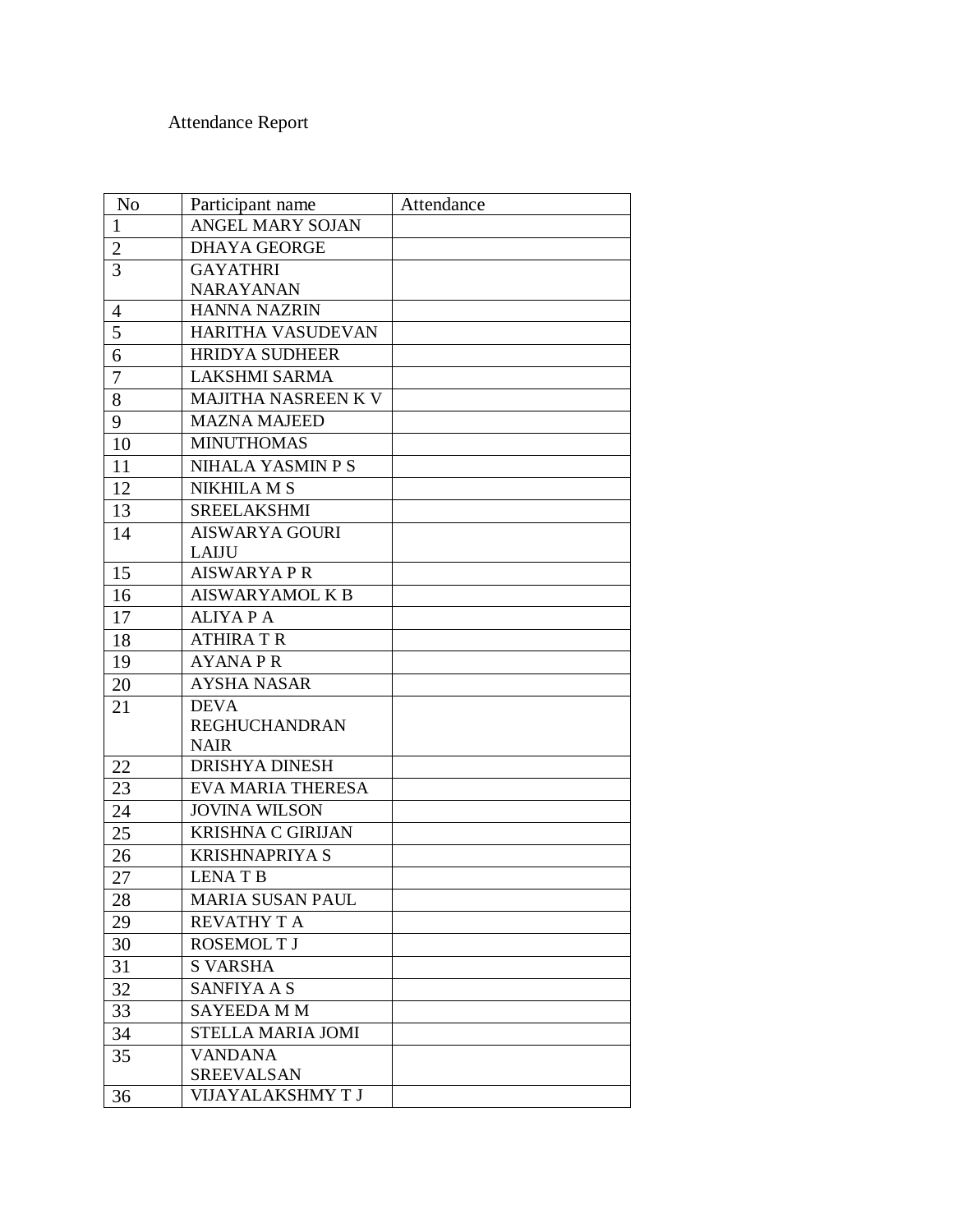| 37 | <b>BLESSY BEJOHN</b>                  |  |
|----|---------------------------------------|--|
| 38 | <b>ATHULYA SUNIL</b>                  |  |
| 39 | <b>STALIA SABU</b>                    |  |
| 40 | <b>ANILA DASAN P</b>                  |  |
| 41 | <b>V M SALIMA HABEEB</b>              |  |
| 42 | <b>SNIGDHA SUNIL</b>                  |  |
| 43 | SREELAKSHMI A R                       |  |
| 44 | <b>SMANNYA DAVIS</b>                  |  |
| 45 | <b>ANETT THOMAS</b>                   |  |
| 46 | <b>GOPIKA G KRISHNAN</b>              |  |
| 47 | <b>ALEENA ROSE STANLY</b>             |  |
| 48 | <b>ANGEL MARIYA</b>                   |  |
| 49 | <b>GEENA MARY</b>                     |  |
|    | <b>THARIYAN</b>                       |  |
| 50 | MIYA MARY JOHNSON                     |  |
| 51 | <b>SHRAVANI VINODH</b>                |  |
| 52 | <b>AISWARYA O S</b>                   |  |
| 53 | <b>ANETT THOMAS</b>                   |  |
| 54 | <b>SANIYA PAUL</b>                    |  |
| 55 | <b>NAHAAN ZEAHBA</b>                  |  |
|    | <b>RASHEED</b>                        |  |
| 56 | <b>KRISHNAPRIYA M R</b>               |  |
| 57 | <b>HADHIYA P N</b>                    |  |
| 58 | <b>NAYANAM</b>                        |  |
| 59 | <b>LAKSHMIPRIYA K K</b>               |  |
| 60 | <b>ASHITHA K A</b>                    |  |
| 61 | <b>SANGEERTHANA</b>                   |  |
|    | <b>VINOD</b>                          |  |
| 62 | SREELAKSHMINR                         |  |
| 63 | NIMMY ANN BIJU                        |  |
| 64 | <b>FATHIMA NOURIN E N</b>             |  |
| 65 | <b>ANLINE MARIA JOSE</b>              |  |
| 66 | <b>ALISHA SAGEER</b>                  |  |
| 67 | <b>ANSA NISHIM P A</b>                |  |
| 68 | ANGEL CECIL M                         |  |
| 69 | <b>ANGELIN MARIYAM</b><br><b>SAJU</b> |  |
| 70 | <b>ANNA LEGIN</b>                     |  |
| 71 | <b>IRIN ROLLY</b>                     |  |
| 72 | <b>SOMIYA ELSON</b>                   |  |
| 73 | RHISHIPRIYA K                         |  |
| 74 | <b>ANGELA PAUL</b>                    |  |
| 75 | <b>RIZANA NK</b>                      |  |
| 76 | <b>DANISHA AUGUSTY</b>                |  |
|    | <b>ALMAS SHIRIN P S</b>               |  |
| 77 | <b>ANARGHA B</b>                      |  |
| 78 |                                       |  |